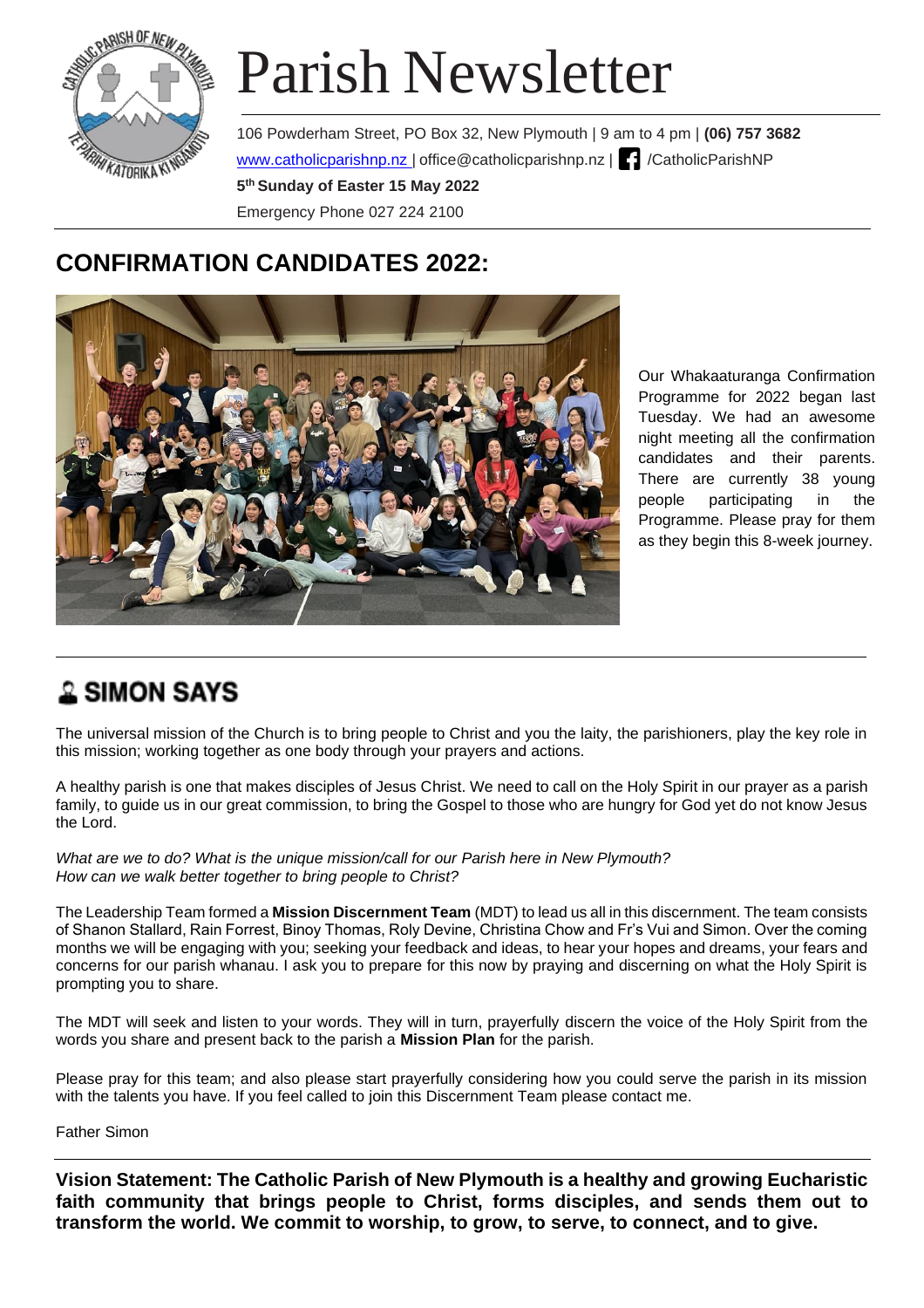# **© COLLECTIONS/DONATIONS**

**April 2022 Collection Totals:**

| <b>Clergy Trust Fund:</b> | \$7,878.00  |
|---------------------------|-------------|
| Parish:                   | \$25,012.00 |
| Easter:                   | \$3,191.00  |
| <b>Holy Places:</b>       | \$3,676.00  |

## $\textcircled{a}$  general notices

**CATHOLIC COUCH – YOUTH RADIO SHOW:** Our Youth group, Illumin8, run a weekly radio show on Access Radio Taranaki 104.4 FM ~ Mondays at 4.30pm. Listen again by going to the Podcasts on the Access Radio Taranaki Website, Spotify - The Catholic Couch and Apple Podcast - The Catholic Couch. This is an awesome way to hear the voices of the young people in our parish.

**ST PIUS X SCHOOL LED MASS:** Sunday 15th May, 9am at the St Joseph's Church. Welcome to all students and parents from the St Pius X School. Great to celebrate Mass together again.

**MASS FRANCIS DOUGLAS COLLEGE:** Wednesdays at 2.20pm during the school term. Do check the website or newsletter for updates. Parishioners are most welcome to join the classes at Mass.

**MASS SACRED HEART COLLEGE:** Resuming Thursday at 10am in the Chapel. Therefore, as in the past, no Thursday morning Mass at OLHC Fitzroy. Parishioners are welcomed to come and celebrate Mass at Mary's Chapel at Sacred Heart.

**ROSTERS**. We are beginning to organise some of the rosters for June/July/August. If you have any special requests, please advise the organiser of your roster. If you are considering becoming part of the ministries at Mass; Reading, Music, Offertory procession, helping with the data projector please contact the Parish Office. We would love to hear from you. For Our Lady Help of Christian rosters please contact Helen Chitty [helen4sun@hotmail.com](mailto:helen4sun@hotmail.com)

**ST VINCENT DE PAUL FITZROY:** Our Lady Help of Christians Conference will hold its monthly meeting on Monday 16th May, 4.30pm at the St Vincent De Paul shop. Anyone interested in the work of the Conference is most welcome to attend.



**KIMI ORA COMMUNITY OF FAITH AND LIGHT:** All carers of intellectually disabled people are invited to join us at the St Joseph's Church Hall on the 29th of May. Come along and find out if our programme will suit you and your family. Contact Mavis and Rex Brogden 758-1295 for further details.

**APPEALS – Thank you for generously supporting all Appeals over the past month.** 

**PLANNED GIVING RECEIPTS: Available in the church foyers. Generally, 33% of the donation can be claimed back from the IRD. If you donated \$100, \$33 can be claimed back. A simple process.**

**CWL NEW PLYMOUTH:** Is hosting the Catholic Women's League Wellington Archdiocesan Conference - Wednesday and Thursday 18th to 19th May at St Joseph's Hall. We invite members of the Parish to join

us. Please let Bev Raine phone 757 5825 - if you wish attend. Guest speaker is Paul Rangiwahia. Paul will speak on Thursday at 10:15am.

**ALPHA PARISH PROGRAMME 2022: Explore life, faith and meaning!**

Please pray for the guests, hosts and<br>helpers: that the Holv helpers; that the Holy<br>Spirit may use this Spirit may use programme to bring people to Jesus. Some of you may wish to commit to





praying while Alpha is running, (times are below) as part of the Alpha Prayer Ministry Team. This can be done by yourself in your own home. Please let Shanon Stallard - [shanonstallard@gmail.com](mailto:shanonstallard@gmail.com) or Albert Chow [ahjchow@xtra.co.nz](mailto:ahjchow@xtra.co.nz) know, so they in turn can pray for you and keep you updated. We need you all praying please!

**Monday's –** 9:45am to 11:15am, St Joseph's Church Hall Supper Room.

**Thursday's –** 7pm to 8.30pm, Our Lady's Help of Christians Church, Fitzroy.

**Online Alpha –** Monday 9th May, 7.30pm to 9pm.

Registrations for Alpha are open until 21<sup>st</sup> May  $-$ 

please go to the Parish website www.catholicparishnp.nz/alpha/ or the Parish APP. Registration forms are also available in Church foyers and at the parish office. For more information, email Albert - [ahjchow@xtra.co.nz](mailto:ahjchow@xtra.co.nz) 

**YEAR C SUNDAY MISSALS:** These Missals are a great resource if you are watching a livestreamed Mass; Missals include parts of the Mass and all Sunday readings for the current Church year. Come into the Parish Office and get your copy at the special price of \$10. Very limited stock.

**FOODBANK:** Are particularly short of biscuits, crackers, weetbix, sandwich spreads and soap. Please place any non-perishable goods in the basket in the church foyer. Your support is greatly appreciated.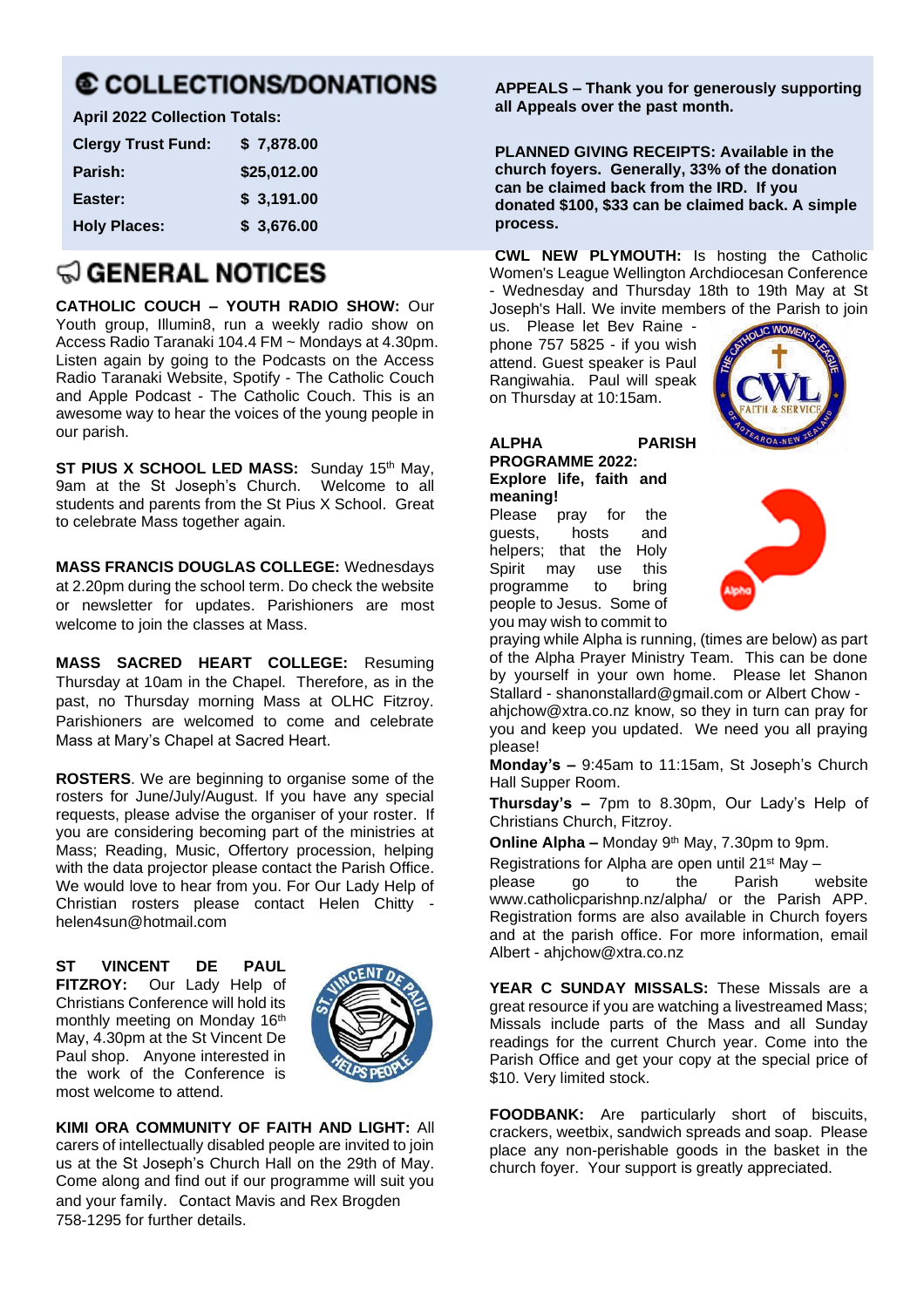# **@FROM POPE FRANCIS**

Excerpt from Pope Francis message for Vocations Sunday – 8 May.

"All of us are called to share in Christ's mission to reunite a fragmented humanity and to reconcile it with God. Each man and woman, even before encountering Christ and embracing the Christian faith, receives with the gift of life a fundamental calling: each of us is a creature willed and loved by God; each of us has a unique and special place in the mind of God. At every moment of our lives, we are called to foster this divine spark, present in the heart of every man and woman, and thus contribute to the growth of a humanity inspired by love and mutual acceptance. We are called to be guardians of one another, to strengthen the bonds of harmony and sharing… We are also called to heal the wounds of creation lest its beauty be destroyed. In a word, we are called to become a single family in the marvellous common home of creation. To go forth from ourselves and become the masterpiece that we are called to be.

This is the mystery of the Church: a celebration of differences, a sign and instrument of all that humanity is called to be. For this reason, the Church must become increasingly synodal: capable of walking together, united in harmonious diversity, where everyone can actively participate and where everyone has something to contribute."

He concluded his message, tying all things together, in these words: "Priests, consecrated men and women, lay faithful: let us journey and work together in bearing witness to the truth that one great human family united in love is no utopian vision, but the very purpose for which God created us."

**VOCATION AND DISCERNMENT RETREAT:** Will be held from the 26 – 28 August 2022 at the Magnificat Retreat Centre, Featherston. A small koha fee for participants. Registrations – please email Father Trung Nguyen – [pettrung89@gmail.com](mailto:pettrung89@gmail.com)



#### **WEEK OF PRAYER FOR CHRISTIAN UNITY 2022:**

The week begins between Ascension Sunday and Pentecost Sunday – 29th May to 5th June.Resources are available to download from the NZ Catholic Bishops Conference website (under resources tab) www.catholic.org.nz. The resources are handy for individuals, especially the Eight Days of Prayer section. The chosen theme for 2022 is "We saw the star in the East, and we come to worship him" – based on Matthew 2:2.

#### **NOTICES FROM TITIPOUNAMU STUDY & JOY:**

Online Sessions (Evening) **Mary – Our Inspiration** with Kieran Fenn fms. Friday, 20 May, 7 - 8.30pm. ZOOM. Free. **St Paul – The first Missionary** with Kieran Fenn fms. Mondays, 13 -27 June, 7-8.30pm. ZOOM. All sessions are connected but also stand alone. \$25/session or \$50/series. For more information and registration - [www.studyjoy.nz](http://www.studyjoy.nz/)

# A HEALTH & SAFETY

**ORANGE LIGHT LITURGICAL RESTRICTIONS:**

- **WE STRONGLY ENCOURAGE YOU TO WEAR A MASK AT MASS**
- Congregations are unlimited.
- The holy water fonts remain empty.
- Keep 1 metre distancing.
- Communion will be under only one kind  $-$  the host will be handed to each person.
- The dispensation from Sunday Mass remains in place.

**LIVESTREAMED MASS:** 9am Sunday Mass at St Joseph's Church will now be regularly livestreamed from the Catholic Parish of New Plymouth YouTube Channel. If you are at this Mass, be aware that you may be captured in the livestream. The recording will be deleted from our YouTube Channel after a week.

**TV SUNDAY MASS OPTIONS:** Shine TV - 2pm Sunday - watch Mass celebrated at the Auckland Diocese. Freeview Channel 25 and Sky TV channel 201.Please pass on this information to those who may not see the Parish Newsletter.

### **We pray for our deceased family and friends:**

Terry Casey, Wladzia Tarasiewicz, Michael Mroczek, Mieczyslaw Dziobak, Brian Collins, Samuel and Noeline Drought.